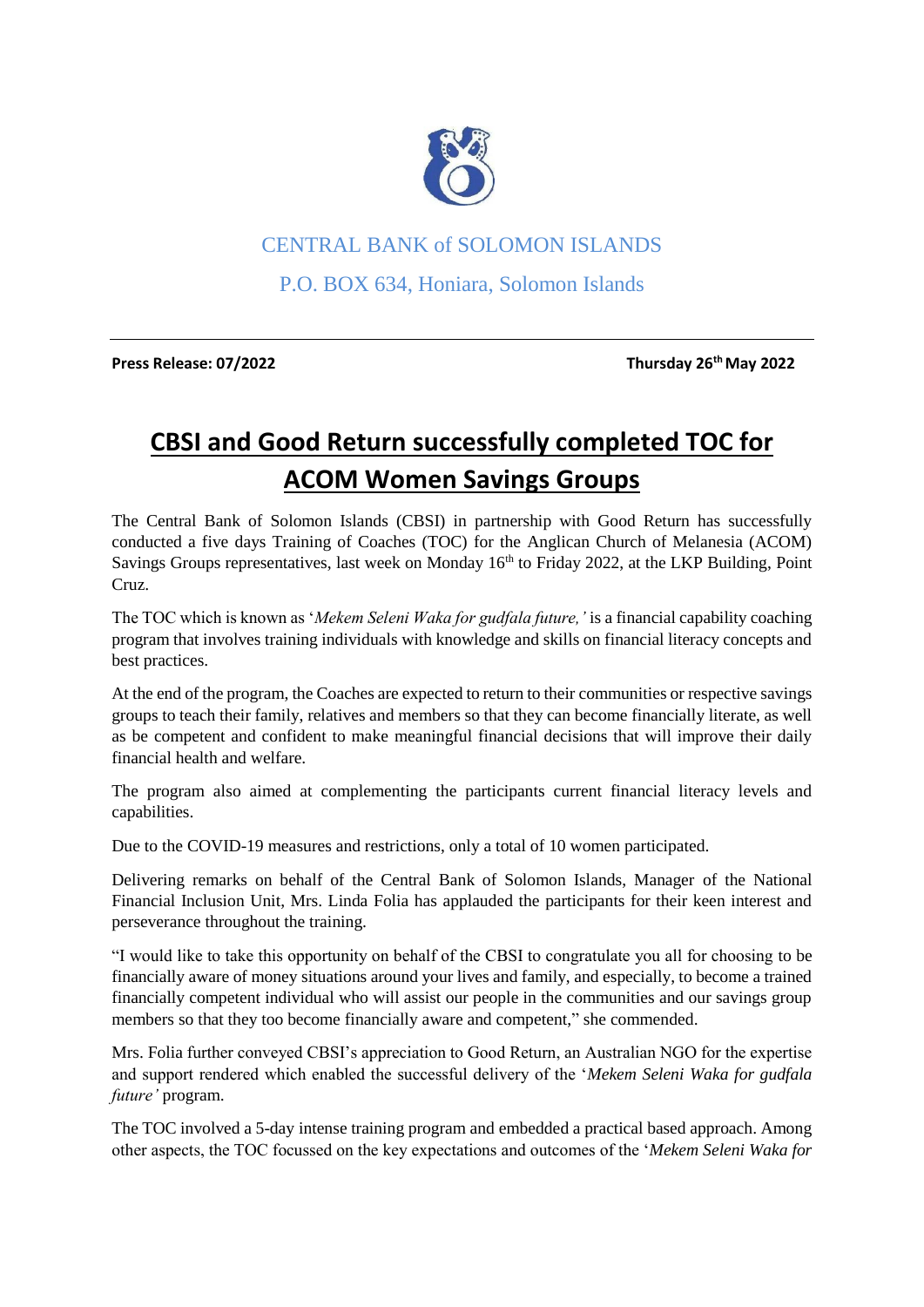*gudfala future',* and the etiquettes of coaching with a specific focus on financial inclusion in Solomon Islands, social inclusion and people with disability.

It also encompassed in-depth learning of significant financial literacy concepts such as money mindfulness, savings, budgeting and understanding existing financial products, while also familiarizing participants with important savings monitoring tools like the money tracker.

The training has also equipped participants with the knowledge on financial capability and behavioural change, as well as how to conduct financial literacy coaching to individuals or members through community and group mobilization.

The final part of the TOC is the practical component. This is when participants will return to their communities, women or savings groups and run a 7 weeks program. During their practical, some of them will be assessed as part of ongoing evaluation and monitoring.

Each participant was presented with relevant materials to assist them during their 7 weeks Coaching program at the conclusion of the graduation.

A key outcome of the training program which Good Return will be looking forward to is the impact that the participants will make in transforming lives when they return to the respective communities.

During the graduation ceremony, participants expressed their gratitude to the facilitators of the program.

"From the ACOM Mothers Union, we are extremely proud of this training which has equipped us with life-skills and knowledge on financial literacy. We have seen that most problems we face nowadays are related to Money. You have done your part and the responsibility is now on us managing the savings group to return to our communities and share the knowledge and skills we learned to help empower our women and members in our communities and the savings groups we represent", says Mrs. Denise Bako, who is the president of ACOM mother's union.

Other participants have also shared similar sentiments while also emphasizing the importance of the training for their communities and savings groups.

Mrs. Helina Tanona a participant representing Tasimboko says that she is excited to be part of the program for the first time. She highlighted that the program will assist the grass root men and women and that the concept of money minded she learned from the training will assist her to empower women and people with disabilities in her community.

"I am very excited to learn about the skills and tools on how to make money for a better future. I have observed that most times when our mothers returned from selling their crops/produces at the market, they often spent their money anyhow they want without being mindful," she said.

"One aspect of the training that challenged me is the need to take care of people with disabilities because they too have the same needs like us," she added.

Another participant who also lauded the training is Mrs. Rose Theresa Ladoa. She represents a savings group for the widows. Mrs. Ladoa highlighted that she is looking forward to teach her members the "money tracker" a savings monitoring tool she learned from the training. The monitoring tool is to assist them to see how much money is received and spent so that they can save more.

The TOC graduation was capped off with remarks from Mrs. Marlene Dutta, Good Return's Pacific Program Manager who acknowledged participants for their perseverance all throughout.

"On behalf of Good Return, we congratulate all the Coaches for their engagement, their time and their enthusiasm shown during the training. We are fully committed to delivering quality and practical